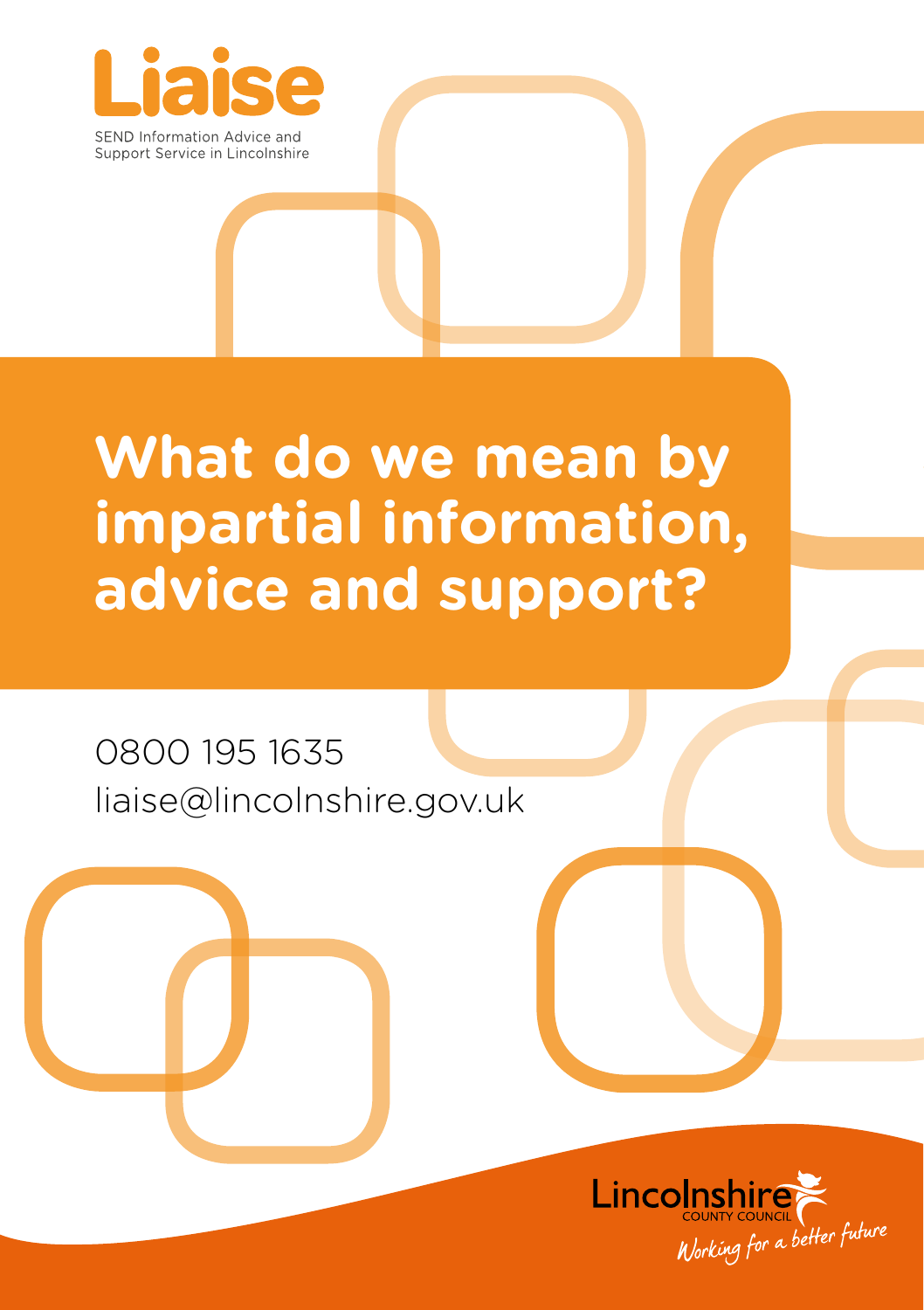# **Liaise service in Lincolnshire**

 The Liaise service in Lincolnshire provides free, confidential and impartial information, advice and support to children and young people with special educational needs and disabilities (SEND) and their parents and carers. We aim to ensure that the views of children, young people and their families are heard and included in decision making, in order to achieve the best possible outcomes and help prepare for adulthood. We can assist in a number of ways including telephone information and advice, attendance at meetings and help with completing forms and writing letters.

#### **To contact Liaise please call 0800 195 1635 or email liaise@lincolnshire.gov.uk**

This booklet is aimed at parents and carers and was produced with the help of a parent's reference group, with representatives from across the country. It is one of a series produced for Information, Advice and Support Services nationally. It contains information based on national policies and procedures and is impartial.

**Any words in bold are explained in the glossary booklet, also available from Liaise.**

**Any text written within a box is a direct quote from the SEND Code of Practice (2015). This is statutory guidance, which means that all those to whom it applies should follow it, unless they can demonstrate good reason not to.**

**You can find the SEND Code of Practice and the SEND guide for parents and carers at: www.gov.uk/government/publications/send-code-of-practice-0-to-25 www.gov.uk/government/publications/send-guide-for-parents-carers**

Further information can be found on our website www.lincolnshire.gov.uk/Liaise

Lincolnshire's Local Offer can be found at: www.lincolnshire.gov.uk/SENDlocaloffer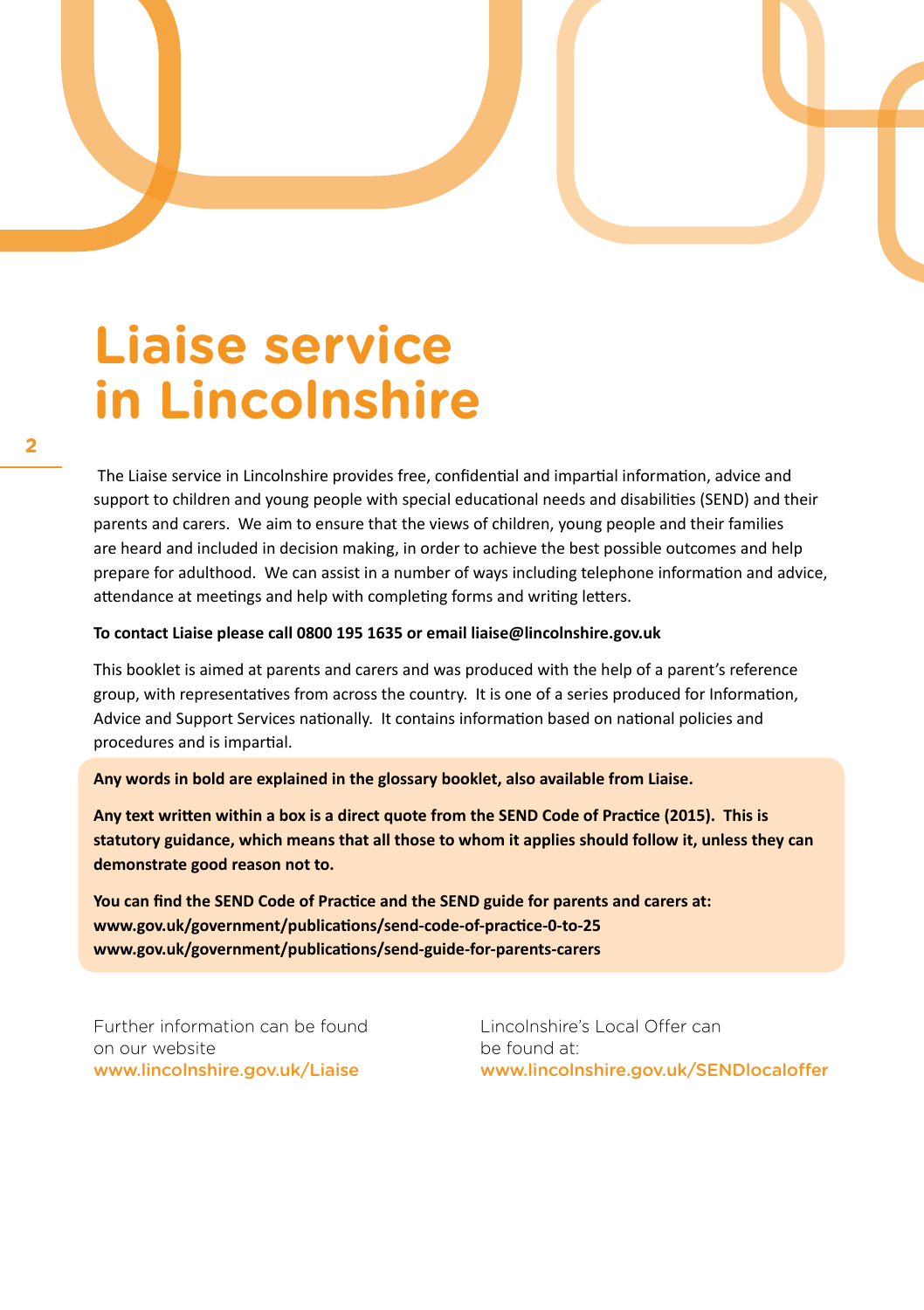# **What do we mean by impartial information, advice and support?**

This information is about the impartial information, advice and support required by the SEND Code of Practice.

## **What does the SEND Code of Practice say?**

The Children and Families Act 2014 says local authorities must provide information advice and support about special educational needs (SEN), disability, health and social care for children, young people and parents.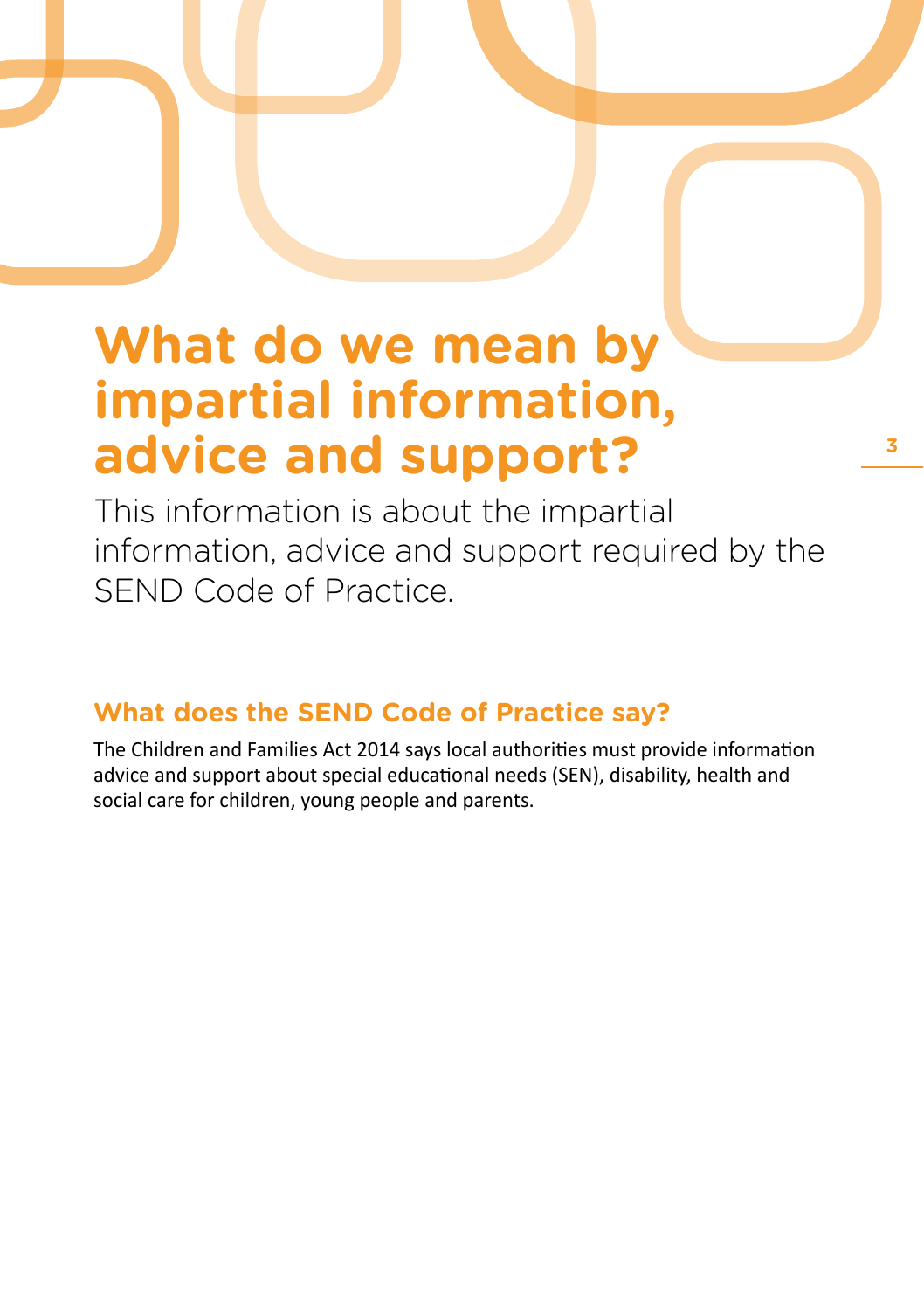#### The **SEND Code of Practice** says:

Local authorities must arrange for children with SEN or disabilities for whom they are responsible, and their parents, and young people with SEN or disabilities for whom they are responsible, to be provided with information and advice about matters relating to their SEN or disabilities, including matters relating to health and social care. This must include information, advice and support on the take-up and management of Personal Budgets. In addition, in carrying out their duties under Part 3 of the Children and Families Act 2014, local authorities must have regard to the importance of providing children and their parents and young people with the information and support necessary to participate in decisions. (2.1)

This means that every local authority should provide a service that is free, easy to access and confidential and that can help children, parents and young people take part in decisions that affect their lives.

The Local Offer must include information about the sources of information, advice and support for parents, children and young people and how this is resourced.

In Lincolnshire this service is provided by Liaise.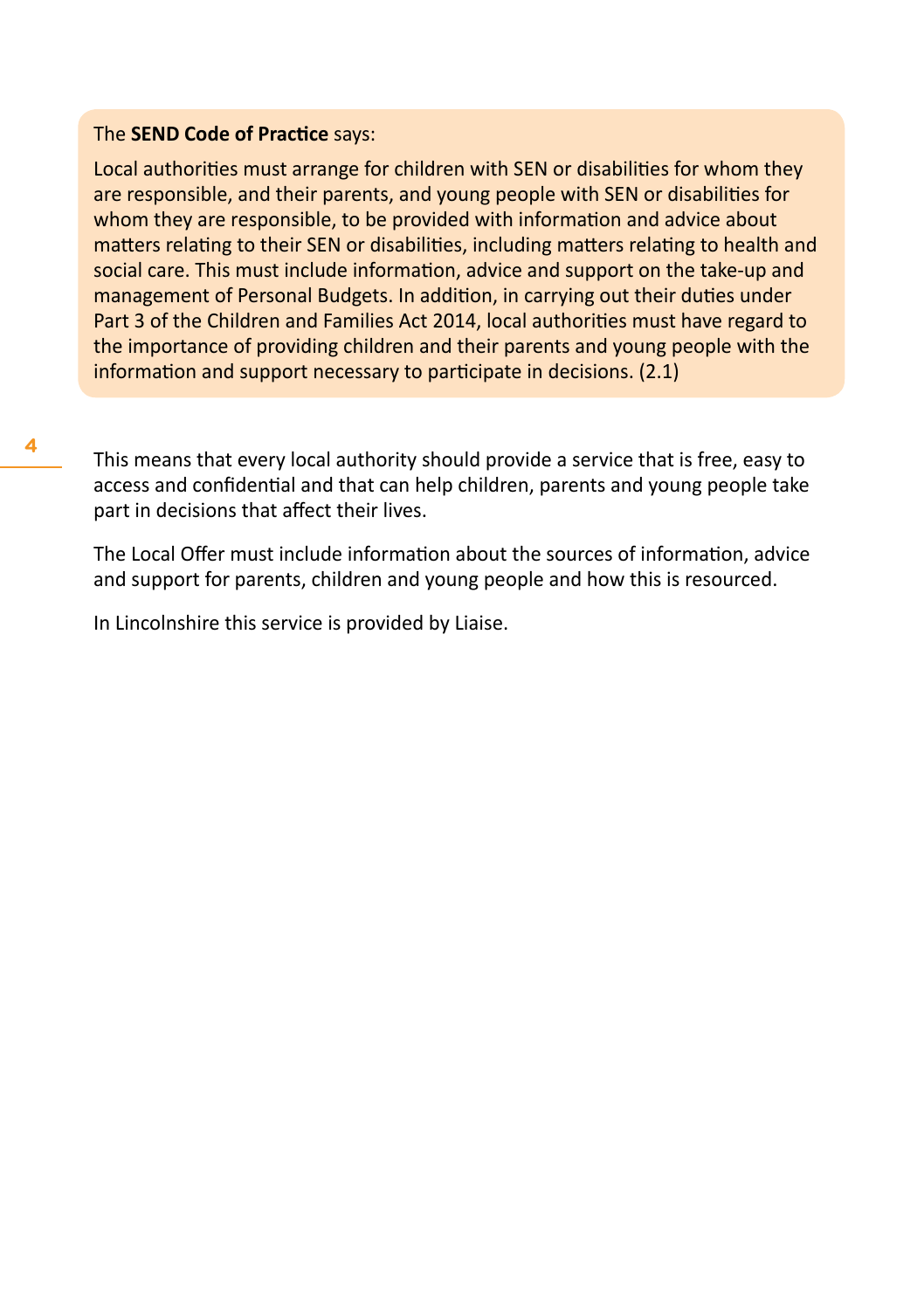### **What do we mean when we say we are impartial?**

The SEND Code of Practice says:

The information, advice and support should be impartial and provided at arm's length from the local authority and Clinical Commissioning Groups (2.8)

This means that the information, advice and support that we offer are firmly based in the law and the SEND Code of Practice.

We provide unbiased information and advice about the local authority's policies and procedures and about the policy and practice in local schools and other settings.

We do not give priority to any particular impairment, disability or special educational need, nor do we campaign for any particular approach to education.

By being impartial we aim to help parents, children and young people have clear, accurate and relevant information that will help them take part in decisions about their lives.

You can read our Impartiality Policy on our website

www.lincolnshire.gov.uk/Liaise

#### **How do we know that we are impartial?**

It is very easy to be biased. Everyone has opinions about most things! Sometimes people can be biased without even realising it.

That is why we really value your opinion about the information, advice and support we offer. We want you to tell us if you think we are not impartial. To help us check that we are impartial we routinely ask those who use our service to say whether they think we have been biased one way or another.

At Liaise we follow a national set of Minimum Standards for services providing impartial information, advice and support developed by the Information, Advice and Support Services Network. This helps us to monitor the effectiveness of our service we provide and ensure that it is 'at arm's length' from the local authority. By this we mean that we act, and are seen to act, separately and impartially, with no undue influence or control from either the local authority or the Clinical Commissioning Group in our area.

We also publish an Annual Report which you can find on our website. This includes information on what people tell us about our service.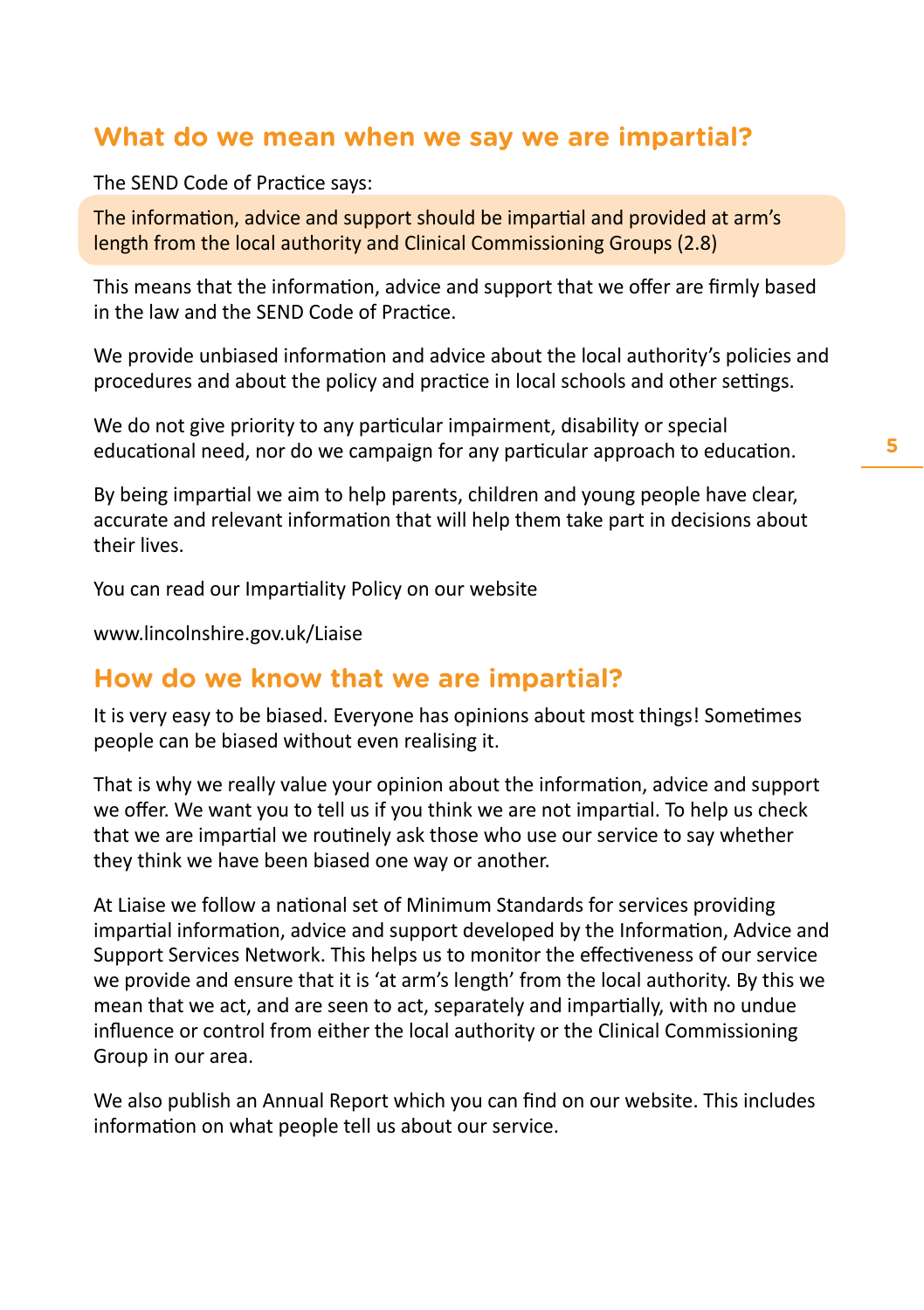### **What information, advice and support do we offer?**

We offer accurate, up to date and impartial resources and information about the law on special educational needs and disability. This covers:

- education, health and social care
- national and local policy
- the Local Offer
- your rights and choices
- your opportunities to participate
- where you can find help and advice
- how you can access this support

We provide information in many ways, including our website, publications, training events and conferences.

Sometimes information alone is not enough. You may want help to gather information, make sense of it and apply it to your own situation. We call this advice and we offer this service by email, on the telephone, face to face and through work with groups or in training.

We can also offer more intensive support if you need it from a Liaise Caseworker. This can include helping with letters, attending meetings with you or supporting you in discussions with the local authority, school or other setting.

When we are not able to help we will do our best to tell you about, or put you in touch with, other groups or organisations that can help. We call this signposting.

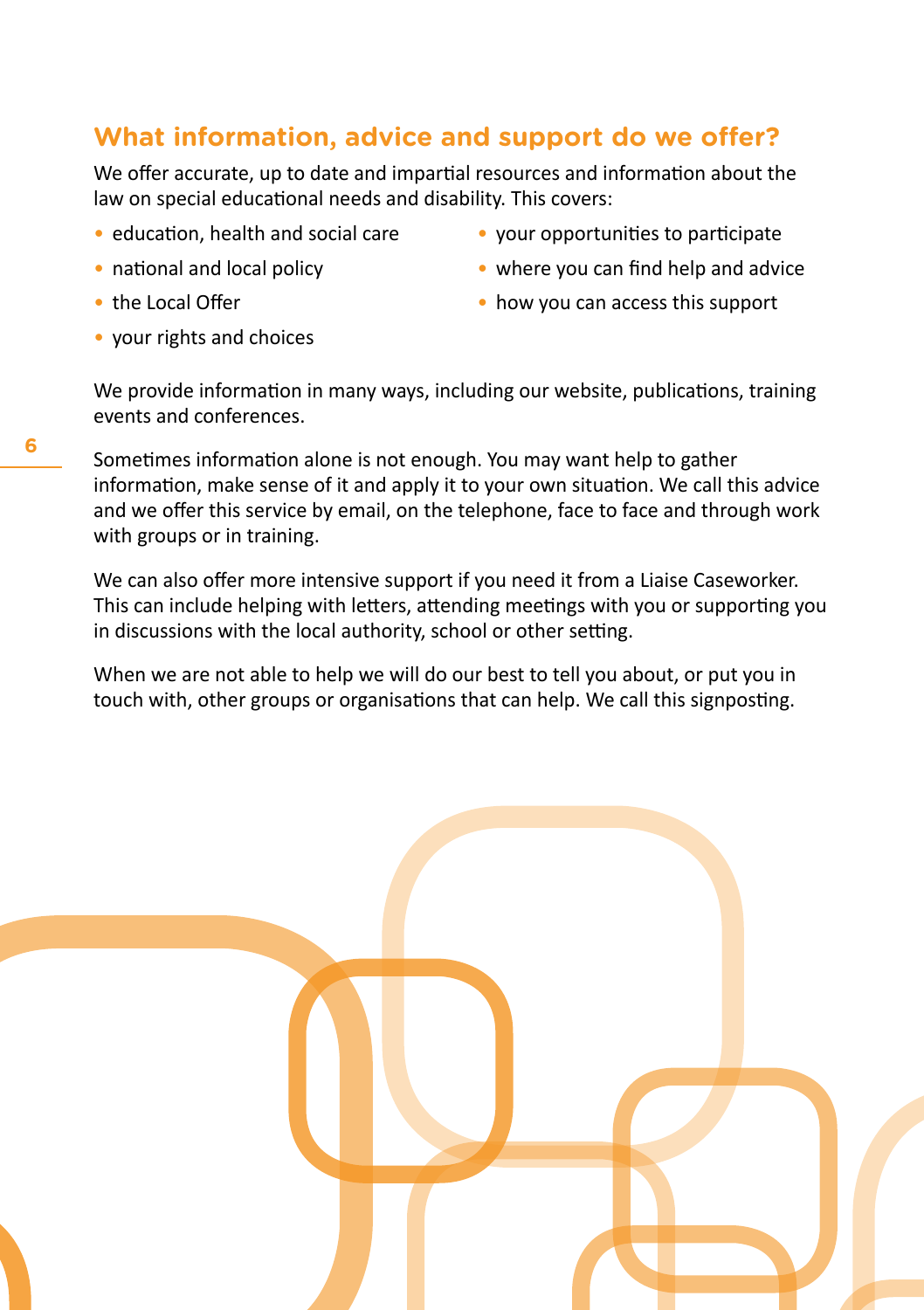## **Is the service confidential?**

**VES!** 

We will not share your information with anyone unless you tell us we can. The only exception to this would be because we have a specific concern about a child's safety.

You can find our Confidentiality Policy on our website.

We will often work with parents and children or young people together. Sometimes we will work with them separately. When we do this the same confidentiality rules apply.

### **Where can I find out more?**

You can read about impartial information, advice and support in the SEND Code of Practice Chapter 2.